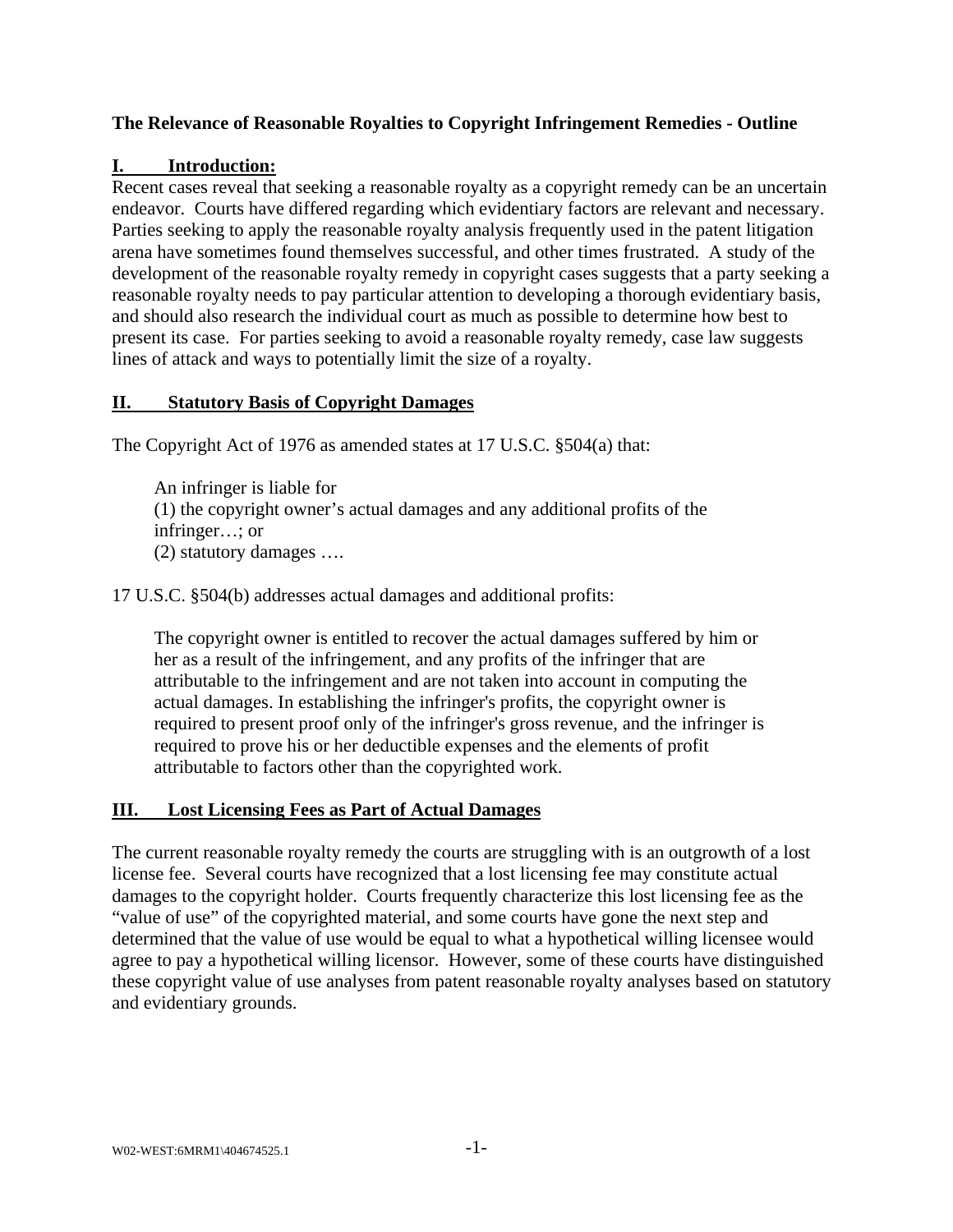#### A. Cases Developing a Hypothetical Value of Use Remedy

 1. *Deltak, Inc. v. Advanced Sys., Inc*., 767 F.2d 357, 360-362 (7th Cir. 1985) The *Deltak* court held that there were three factual premises on which actual damages could be awarded:

 (a) But for the infringement the copyright holder could have sold more copies of to various customers.

 (b) The infringer might have purchased copies of the copyrighted work so as to avoid infringing. and

 (c) When the infringer reproduced the infringing copies, it was manufacturing assets and thereby damaged the copyright holder to the extent of the value of use of the assets in terms of acquisition costs saved by the infringer.

The court held that "[e]ach of the copies [the infringer] distributed had a value of use to it equal to the acquisition cost saved by infringement instead of purchase, which [the infringer] was then free to put to other uses. This is simply an application of the general principle that value of use amounts to a determination of what a willing buyer have been reasonably required to pay a willing seller for plaintiff's work." *Id.* at 361-362 (internal citations and quotes omitted).

However, the *Deltak* court also noted that while "there are similarities between the concept of reasonable royalty in patent law and value of use as saved acquisition cost in copyright law, [ ] the two are not identical. Reasonable royalties are used when actual damages or profits are not provable, but value of use is a form of actual damage, not a substitute to be used when no type of damage or profit can be proved." *Id.* at 363.

2. *Bruce v. Weekly World News, Inc*., 310 F.3d 25 (1st Cir. 2002)

 In *Bruce*, the court upheld an actual damages award based upon the reasonable fair market licensing fees for the copyrighted work based upon prior licensing fees adjusted for inflation.

3. *On Davis v. Gap*, 246 F.3d 152 (2d Cir. 2001)

 In *On Davis*, the court reversed a district court ruling that a copyright holder cannot recover as actual damages the fair market value of a license fee for the use the infringer made. In reaching its conclusion the court considered the following hypothetical:

Assume that the copyright owner proves that the defendant has infringed his work. He proves also that a license to make such use of the work has a fair market value, but does not show that the infringement caused him lost sales, lost opportunities to license, or diminution in the value of the copyright. The only proven loss lies in the owner's failure to receive payment by the infringer of the fair market value of the use illegally appropriated. Should the owner's claim for "actual damages" under §504(b) be dismissed? Or should the court award damages corresponding to the fair market value of the use appropriated by the infringer?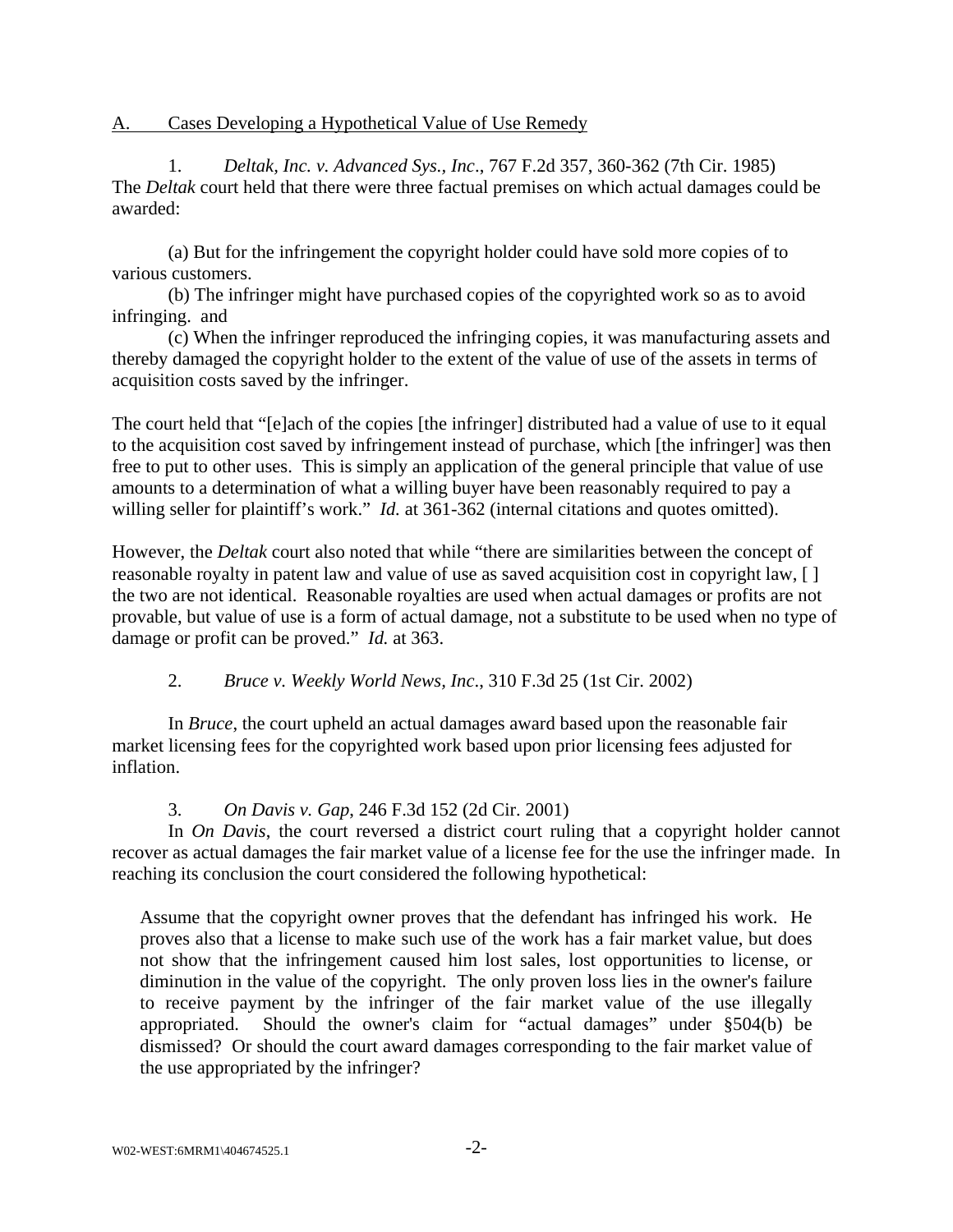Faced with this question, the *On Davis* court held that "the more reasonable approach is to allow such an award [of the fair market value of the use] in appropriate circumstances." 246 F.3d at 164. It also concluded that:

"If a copier of protected work, instead of obtaining permission and paying the fee, proceeds without permission and without compensating the owner, it seems entirely reasonable to conclude that the owner has suffered damages to the extent of the infringer's taking without paying what the owner was legally entitled to exact a fee for. We can see no reason why, as an abstract matter, the statutory term 'actual damages' should not cover the owner's failure to obtain the market value of the fee the owner was entitled to charge for such use."

## 246 F.3d At 165

To deter a copyright owner from claiming unreasonable amounts as the license fee, the *On Davis* court noted that the law "exacts that the amount of damages may not be based on undue speculation. The question is not what the owner would have charged, but rather what is the fair market value. In order to make out his claim that he has suffered actual damage because of the infringer's failure to pay the fee, the owner must show that the thing taken had a fair market value."

The court further held that evidence of prior license fees was sufficient to provide a nonspeculative basis from which to determine the fair market value of a license fee.

## 4. *Polar Bear Productions, Inc. v. Timex Corporation*, 384 F.3d 700 (9th Cir. 2004)

The Ninth Circuit panel in this seminal case regarding copyright damages and causation, upheld a lost license fee following a jury trial. The infringer argued that the amount of amount of the license fee was speculative because it was more than the copyright holder had ever charged. However, the amount awarded by the jury was the "amount [the copyright holder] actually quoted to [the infringer]." The court held that an award equal to this amount was nonspeculative. 384 F.3d at 708-709.

## 5. *Jarvis v. K2 Inc.*, 486 F.3d 526 (9th Cir. 2007)

Again, a Ninth Circuit panel upheld a damages award based upon a fair market value estimate of a royalty. "[I]n situations where the infringer could have bargained with the copyright owner to purchase the right to use the work, actual damages are what a willing buyer would have been required to pay a willing seller for plaintiff's work." 486 F.3d at 533. The court held the damages award was not speculative because it was based upon several "estimates of the fair market value of [the] infringed images[.]" These estimates included testimony from the plaintiff's expert, testimony of a senior executive from the defendant; compensation the plaintiff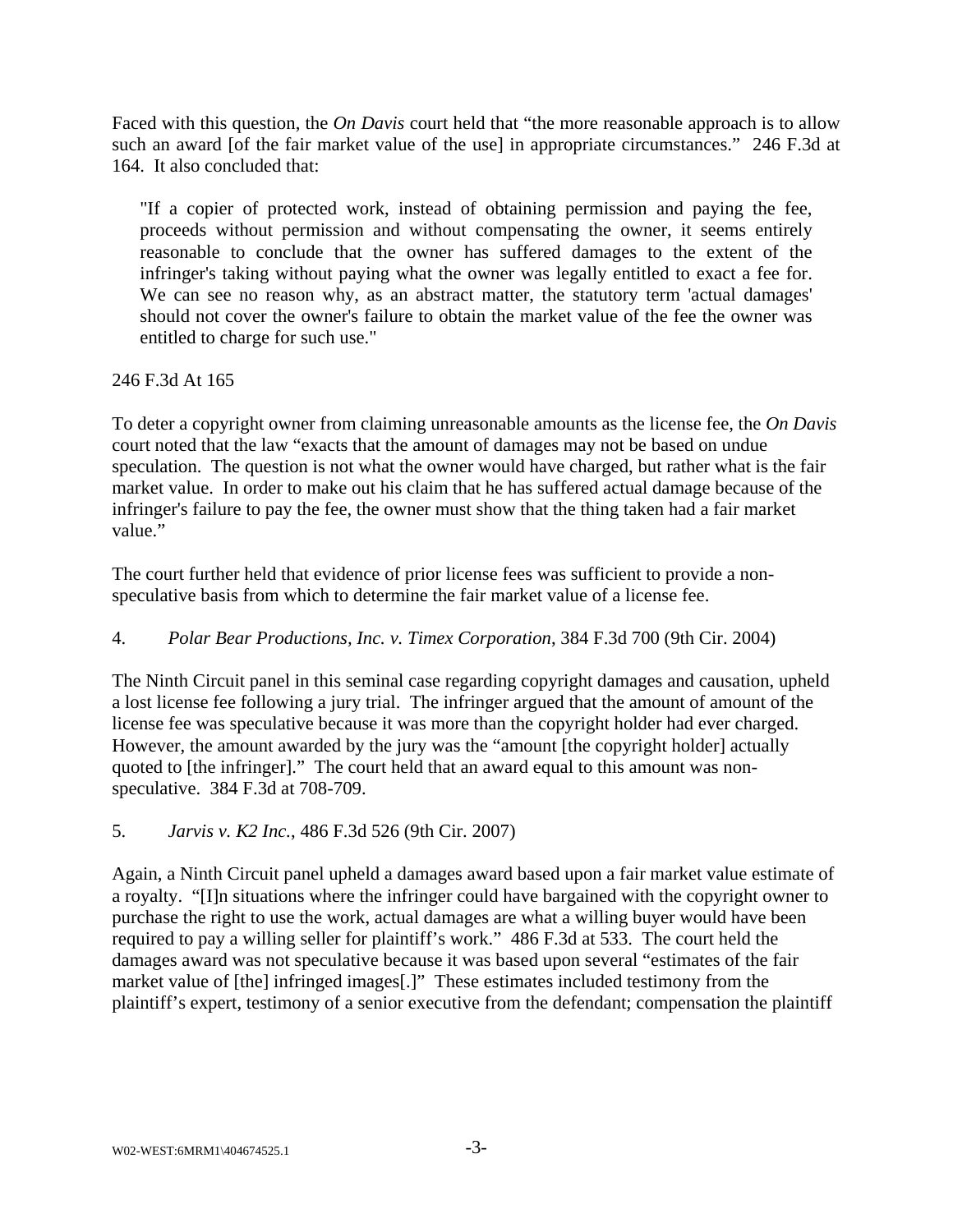had previously received from the defendant for similar work on three different occasions; and the plaintiff's settlement offer to the defendant.<sup>1</sup> 486 F.3d at 534.

### B. Evidence Relevant to a Reasonable Royalty is not Necessarily Sufficient to Support Value of Use Damages

When told that the measure of damages is what a willing buyer would pay a willing seller to receive a license, many damages experts and counsel will immediately think of the reasonable royalty analysis from patent law. While there are several methods of calculating a reasonable royalty in the context of patent litigation, one of the best known is the application of the *Georgia-Pacific* factors. *Georgia-Pacific Corp. v. U.S. Plywood Corp*., 318 F.Supp. 1116, 1120 (S.D.N.Y. 1970). Patent law's reasonable royalty analyses has recognized that a patentee's prior refusal to license an infringed technology may be taken into account and used as a factor suggesting a royalty rate. Similarly, the saved development costs of an infringer may also be factored into determining a reasonable royalty rate. *See Mahurkar v. C.R. Bard, Inc.*, 79 F.3d 1572, 1580 (Fed. Cir. 1990). However, several recent cases have highlighted the dangers of using such analyses in the copyright infringement scenario and parties seeking to apply these patent law principles to support a value of use award in a copyright action have sometimes suffered significant surprises.

### 1. *Oracle USA, Inc. v. SAP AG*, 2011 WL 3862074 (N.D. Cal.)

Following a trial on the issue of damages, a jury awarded the alleged infringer \$1.3 billion in "hypothetical license" damages. On post-trial motions, the court granted judgment as a matter of law that the plaintiff had failed to present non-speculative evidence of a hypothetical license:

"[T]he evidence [plaintiff] presented was insufficient to establish an objective non-speculative license price. Determining a hypothetical license price requires an objective, not a subjective analysis, and excessively speculative claims must be rejected. An objective, non-speculative license price is established through objective evidence of benchmark transactions, such as licenses previously negotiated for comparable use of the infringed work, and benchmark licenses for comparable uses of comparable works.

Here, [plaintiff] failed to present evidence of benchmark licenses. Indeed, [plaintiff's] executives testified that [plaintiff] has never granted a comparable license … and that such a license would be "unique" and "unprecedented." Nor were the [plaintiff's] executives aware of any analogous situations in which any other company had licensed software to or from a competitor to provide support services. Moreover, damages experts on both sides agreed that no benchmark licenses exist, and the evidence [plaintiff] did present proved that the parties would never have agreed to a license. Absent evidence of benchmarks, [plaintiff] cannot recover a lost license fee award, because any such award would be based on a subjective, not an objective, analysis of fair market value."

 $\overline{a}$ 

 $1$  It is unclear whether this offer was made under Federal Rule of Evidence 408.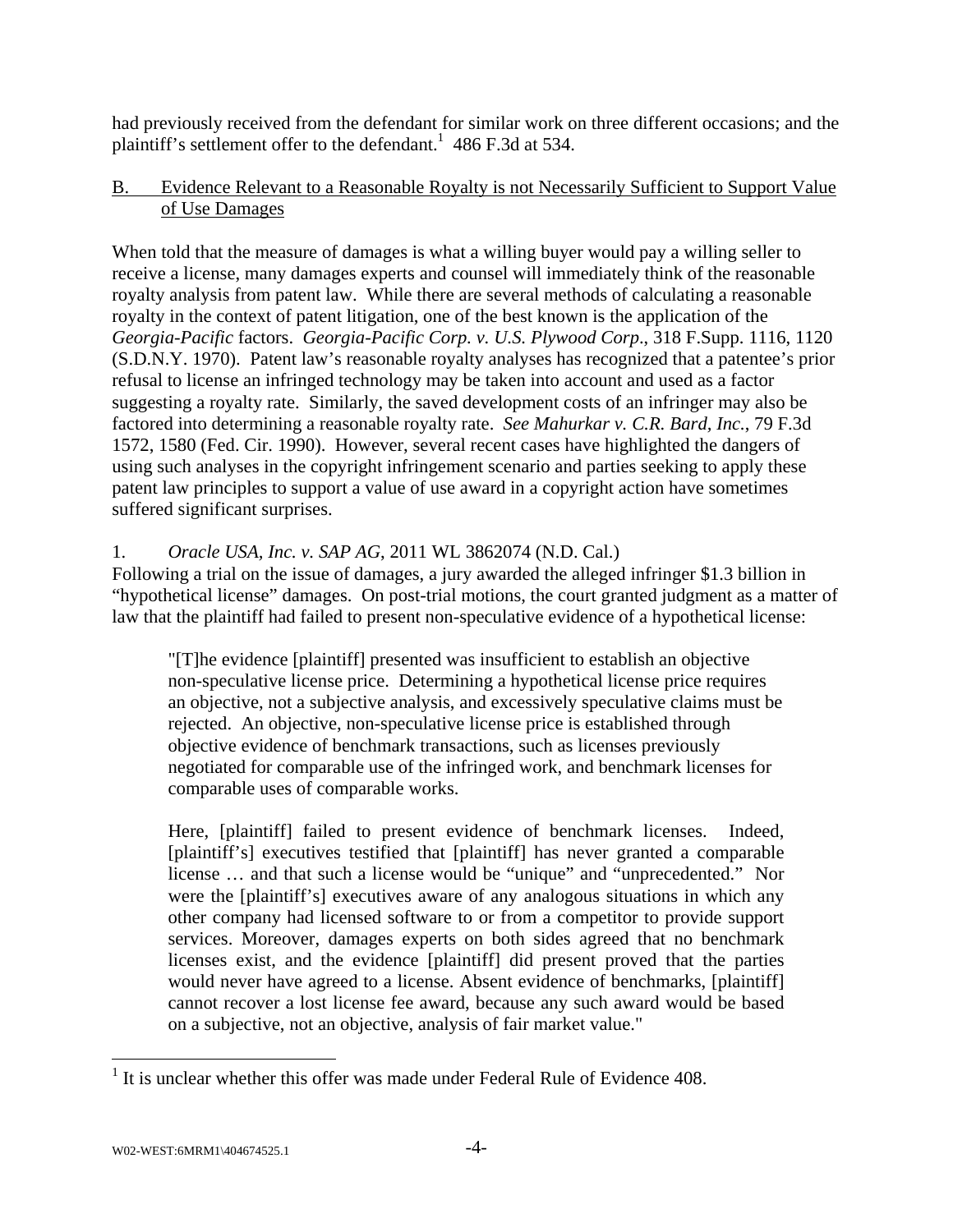#### 2011 WL 3862074 at \*7.

### 2. *Oracle America, Inc. v. Google, Inc.*, 2012 WL 44485 (N.D. Cal.)

In contrast to Oracle's case against SAP, Oracle appears to be currently fairing better in its claim for hypothetical license damages against Google. There on a motion *in limine* to exclude the testimony of Oracle's damages expert, the court found that "[i]n the context of copyright infringement, the hypothetical lost license fee can be based on the fair market value of the copyright at the time of infringement." The court held further that "to determine the work's 'market value' at the time of the infringement, the Court should apply a hypothetical approach, i.e., "what a willing buyer would have been reasonably required to pay to a willing seller for the owner's work." The court further noted that "[t]his standard is similar, if not the same, as the standard for calculating a reasonably royalty in the context of patent damages. For a reasonable royalty for patent infringement, the hypothetical negotiation also requires the court to envision the terms of a licensing agreement reached as the result of a supposed meeting between the patentee and the infringer at the time infringement began."

Google made many of the same arguments that SAP had prevailed upon. Specifically, Google argued that because the copyright holder had never granted a license for similar use any calculation of the hypothetical lost license fee would be too speculative*.* However, unlike the *SAP* court, the *Google* court rejected this argument finding that the "argument fi[ts] the hypothetical. In order to calculate the lost licensing fee, the hypothetical licensing agreement must be *reached* as the result of a hypothetical meeting between the parties. *See Rite–Hite Corp.,* 56 F.3d at 1554 (patent reasonable royalty). Although our court of appeals has not explicitly held so, the Second Circuit has held that whether the parties might in fact have negotiated is irrelevant to the purpose of the lost licensing fee calculation for copyright damages. *On Davis v. The Gap, Inc.,* 246 F.3d 152, 171–72 (2nd Cir.2001). The hypothetical negotiation is only a means for calculating the fair market value. It is the fair market value that must not be speculative under *Daubert.*"

The Court further found that the plaintiff's expert "had a non-speculative factual basis to value a license … by starting with the real-world negotiations between [the parties] for a [related license], and then adjusting that amount up to compensate for the [differences between the related license and the hypothetical license]. The amount of the upward adjustment was based on [plaintiff's] own revenue projections." Accordingly, the Court found that Oracle's damages calculation was not speculative under *Daubert.* 

2012 WL 44485 (N.D. Cal.) at \*2.

## C. Cases Rejecting Hypothetical License Fee Remedies

1. *Getaped.com, Inc. v. Cangemi*, 188 F. Supp. 2d 398, 406 (S.D.N.Y. 2002) Plaintiff requested \$35,000 – its entire estimated cost to develop the infringed work as a hypothetical licensing fee. The court found that the entire costs of development were too high and found that there was insufficient evidence to determine what percentage of the development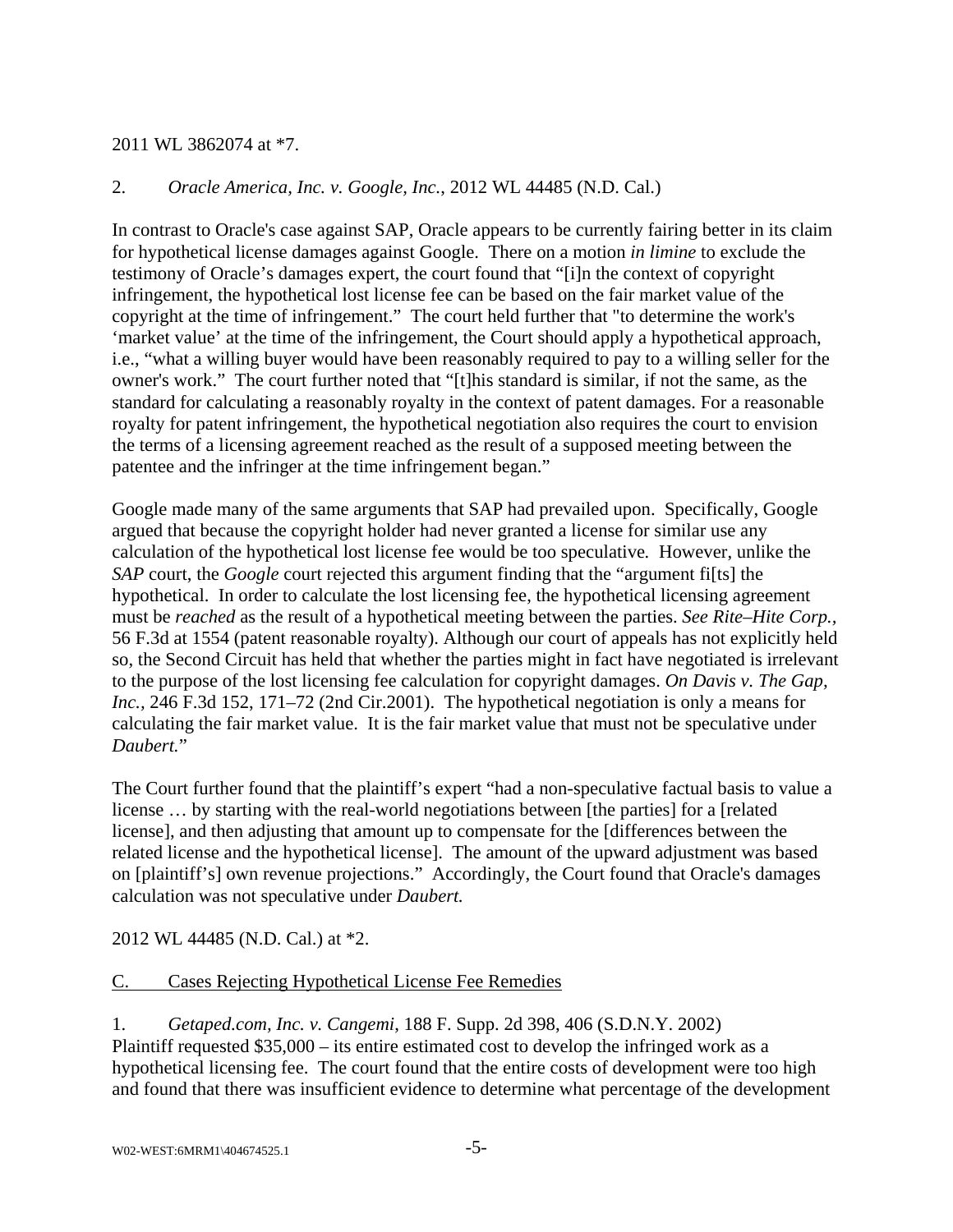costs would have been a non-speculative hypothetical license fee. Court then awarded statutory damages of \$30,000.

2. *MGE UPS Sys., Inc. v. GE Consumer & Indus., Inc.*, 622 F.3d 361, 367, n.2 (5th Cir. 2010)

Court held that testimony by an employee of the copyright holder regarding how much he would pay to prevent a competitor from entering the market was "not cognizable as a 'reasonable royalty' calculation at which a buyer and seller would agree to be market value for a particular piece of software."

3. *Real View, LLC v. 20-20 Technologies, Inc*., 2011 WL 4375641 (D. Mass. 2011). The court found that a hypothetical license fee is possible even though "it is difficult to fathom any situation in which [the copyright holder] would have given [the infringer] an unrestricted license ... it could then use to create a copycat product." However, the court went on to find that the evidence presented by the copyright holder was too speculative because the jury was not presented with sufficient evidence to quantify the costs to produce the copyrighted work. The court also found that the amount the copyright holder paid to acquire a competitor was too speculative. 2011 WL 4375641 at \*4.

# **D. Reasonable Royalty Theories May Apply to Remedies Seeking Disgorgement of the Infringer's Profits**

Theoretically, an infringer's development costs that were saved because the infringer chose to violate a copyright may be attributable as wrongful profits the infringer has received from its act of infringement. In the patent law, this is understood as an element in the hypothetical negotiation that results in a reasonable royalty. *See Mahurkar v. C.R. Bard, Inc.*, 79 F.3d 1572, 1580 (Fed. Cir. 1990).

However, courts have not embraced this theory of damages in the copyright infringement context. In *Oracle Corp. v. SAP*, *supra*, the district court noted that there was no case law supporting a theory of copyright damages based on "saved development costs[.]" The court went on to hold that copyright developers were not entitled to recoup all their research and development costs for defendants' infringement. *See Oracle Corp. v. SAP AG*, 734 F. Supp. 2d 956, 971-72 (N.D. Cal. 2010.)

In *Real View v. 20-20 Technologies*, *supra*, the court noted that an infringer's saved development costs could factor into a reasonable royalty analysis in the context of patent infringement. The *Real View* court also noted the decision of the *Oracle Corp.* court discussed above (*Oracle Corp. v. SAP AG*, 734 F. Supp. 2d 956 (N.D. Cal. 2010.), but nevertheless appeared receptive to this theory of damages. However, the *Real View* court found that the copyright holder had failed to introduce sufficient evidence to support such a theory because its only evidence of alleged saved development costs was testimony comparing the "millions and millions" of dollars the copyright holder had spent in its business over seventeen years to the \$150,000 the infringer spent on its competing business over two years. 2011 WL 4375641 at \*5.